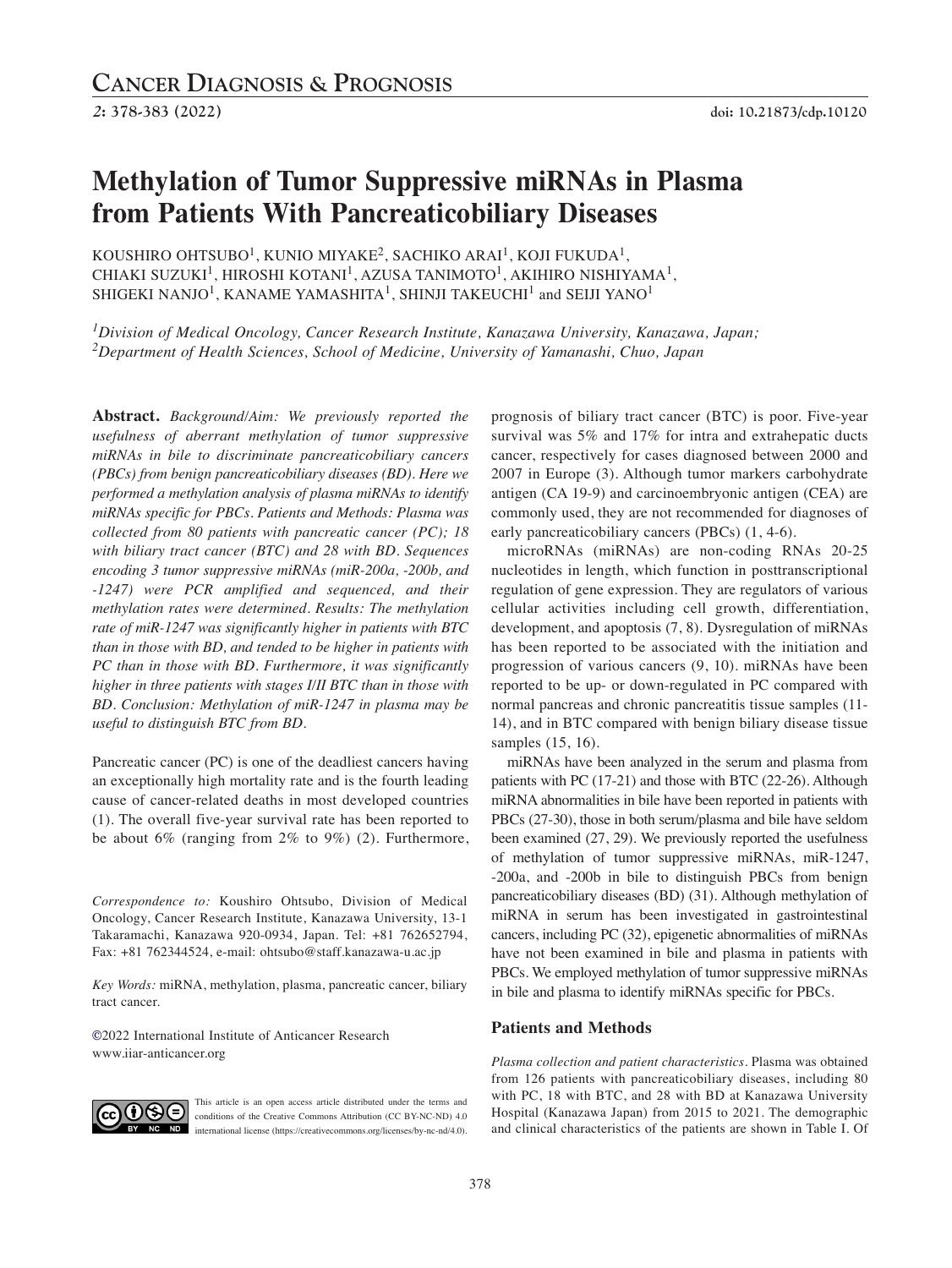Table I. *Patients characteristics.*

|                     | Pancreatic cancer<br>$(n=80)$<br>$39-90(69)$<br>51/29 |    | Biliary tract<br>cancer $(n=18)$<br>$29-79(69)$<br>10/8 |    | Benign pancreaticobiliary<br>diseases $(n=28)$<br>$35-78(63)$<br>14/14 |                             |
|---------------------|-------------------------------------------------------|----|---------------------------------------------------------|----|------------------------------------------------------------------------|-----------------------------|
| Age (median)        |                                                       |    |                                                         |    |                                                                        |                             |
| Sex, M/F            |                                                       |    |                                                         |    |                                                                        |                             |
| Location            | Head                                                  | 35 | Bile duct (intrahepatic)                                | 5  | Chronic pancreatitis                                                   | 12                          |
|                     | Body and/or tail                                      | 45 | Bile duct (hilar)                                       | 3  | Autoimmune pancreatitis                                                | 6                           |
|                     |                                                       |    | Bile duct (distal)                                      | 5  | Cholecystolithiasis                                                    | 3                           |
|                     |                                                       |    | Gallbladder                                             | 5  | Gallbladder adenomyomatosis                                            | $\mathcal{D}_{\mathcal{L}}$ |
|                     |                                                       |    |                                                         |    | Acute pancreatitis                                                     |                             |
|                     |                                                       |    |                                                         |    | Acute cholangitis                                                      |                             |
|                     |                                                       |    |                                                         |    | Primary sclerosing cholangitis                                         |                             |
|                     |                                                       |    |                                                         |    | Biliary dyskinesia                                                     |                             |
|                     |                                                       |    |                                                         |    | Pancreaticobiliary maljunction                                         |                             |
| Stage (UICC $8th$ ) | <b>IA</b>                                             | 5  | I                                                       |    |                                                                        |                             |
|                     | <b>IB</b>                                             | 5  | <b>IIB</b>                                              |    |                                                                        |                             |
|                     | ПA                                                    |    | <b>IVA</b>                                              |    |                                                                        |                             |
|                     | <b>IIB</b>                                            | 2  | <b>IVB</b>                                              | 13 |                                                                        |                             |
|                     | Ш                                                     | 17 |                                                         |    |                                                                        |                             |
|                     | IV                                                    | 50 |                                                         |    |                                                                        |                             |

the 80 patients with PC, 35 had tumors located in the pancreatic head and 45 in the pancreatic body and/or tail. According to their TNM classification, 8th Edition (33), five tumors were Stage IA, five were Stage IB, one was Stage IIA, two were Stage IIB, 17 were Stage III, and 50 were Stage IV. Of the 18 patients with BTCs, five had intrahepatic, three had hilar, and five had distal bile duct cancers, while five had gallbladder cancer. According to their TNM classification, 8th Edition, one tumor was Stage I, two were Stage IIB, two were Stage IVA and 13 were Stage IVB. The 28 patients with BD included 12 with chronic pancreatitis, six with autoimmune pancreatitis, three with cholecystolithiasis, two with gallbladder adenomyomatosis, and one each with acute pancreatitis, acute cholangitis, primary sclerosing cholangitis, biliary dyskinesia, and pancreaticobiliary maljunction.

*DNA methylation analyses.* Cell-free DNA samples were extracted from 500 μL aliquots of plasma using a Maxwell RSC ccfDNA Plasma Kit (AS 1480; Promega, Madison, WI, USA), and treated with sodium bisulfite modification using an EZ DNA Methylation Lightning kit (Zymo Research, Irvine, CA, USA). Sequences of 3 tumor suppressive miRNAs (miR-200a, -200b, and -1247), in which methylation rates in bile were significantly higher in patients with PC and/or BTC than in those with BD in our previous report (31), were amplified by FastStart Taq DNA Polymerase (Roche, Basel, Switzerland). For next generation sequencing, amplicon libraries were generated by an Ion Plus Fragment Library Kit (Thermo Fisher Scientific, Waltham, MA, USA), according to the manufacturer's instructions. The libraries were re-loaded into the Ion Chef instrument, and templates were prepared using the Ion PGM Hi-Q View Kit (Thermo Fisher Scientific). Templates were loaded onto the 318v2 chip and sequenced using the Ion PGM system, followed by signal processing and base calling using Torrent Suite 5.0.2 (Thermo Fisher Scientific). Methylation analysis was performed using a Methylation Analysis\_Amplicon plug-in v1.3 (Thermo Fisher Scientific). The base sequences of the CpG islands of the 3

miRNAs analyzed in this study have been previously described (31, 34). 9, 12, and 8 sites of miR-200a, miR-200b, and miR-1247 were selected, respectively.

*Statistical analysis.* All statistical analyses were performed using Stata (StataCorp LLC, College Station, TX, USA) statistical software. Differences in methylation rates among the three groups of patients were determined by Kruskal-Wallis test. If *p*-Value was <0.10, Mann-Whitney *U-*test, subsequently Bonferroni correction was performed, with  $p<0.05$  indicating statistical significance. Furthermore, the ability of each methylated miRNA to discriminate PBCs from BD was assessed by receiver operating characteristic (ROC) curve analysis. High, moderate, and low accuracy was defined as areas under the curve  $>0.9$ , 0.7-0.9, and <0.7, respectively. The relation between bile and plasma in DNA methylation was evaluated by regression line. Significant correlation was defined as correlation coefficients  $>0.4$ .

*Ethical statement.* This study was performed in accordance with the ethical standards laid down in the 1964 Declaration of Helsinki. The protocol of this study was approved by the Ethics Committee of Kanazawa University. Written informed consent was obtained from each patient.

#### **Results**

*DNA methylation analyses in plasma.* In plasma analysis in the present study, the medians of the methylation rate at one (No. 6) of eight CpG sites in the upstream region (hg38:chr14:101561474-101561607) of miR-1247 (34) were 20.7 % (ranging from 0.1 to 53 %), 21.3% (ranging from 10.2 to 62.7 %), 14.9 (ranging from 4.8 to 50.6 %) in patients with PC, BTC and BD, respectively. *p*-Value of methylation rates among the three groups of patients was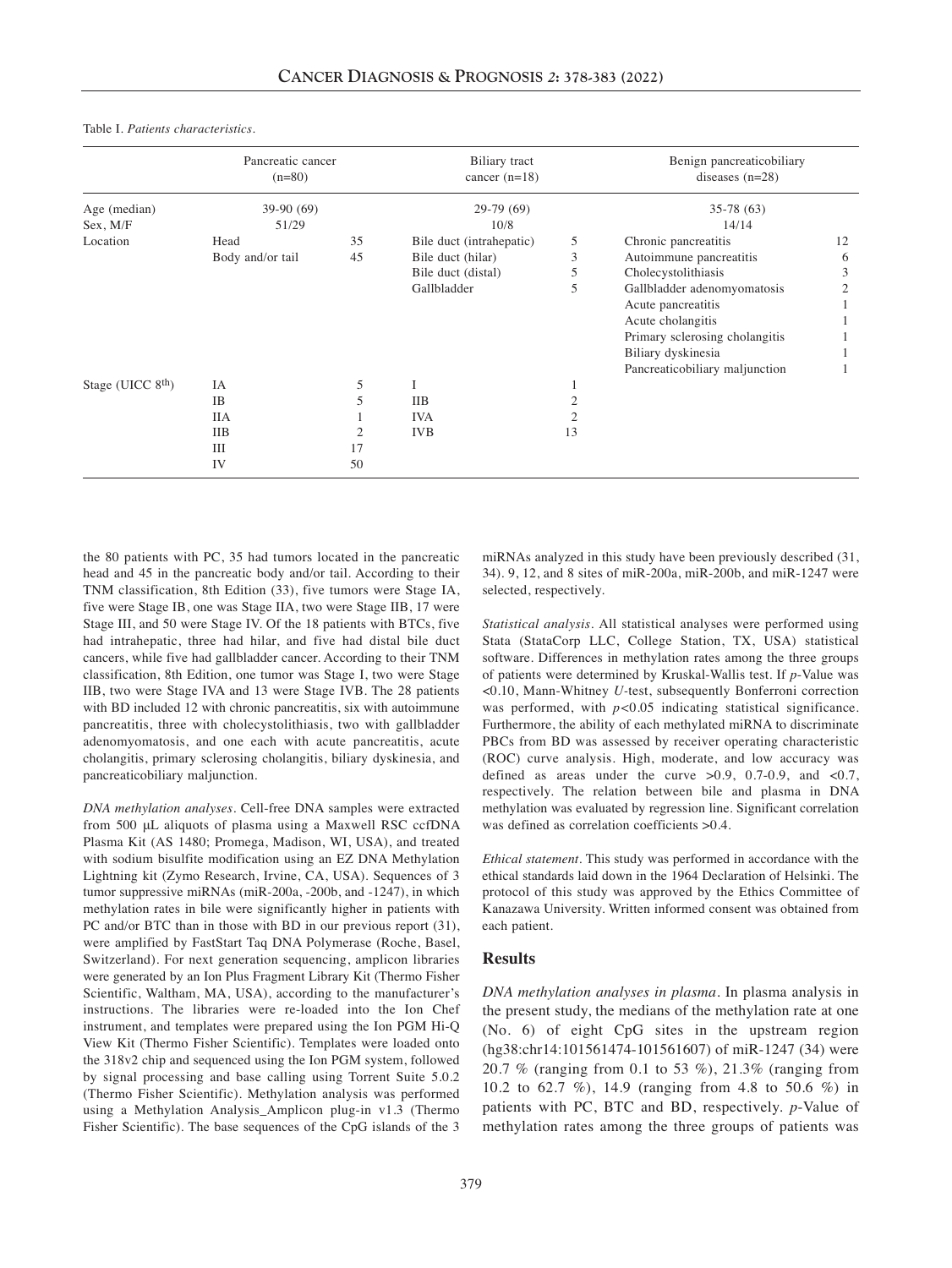0.06 in Kruskal-Wallis test. The methylation rate was significantly higher in patients with BTC than in those with BD (*p=*0.012) and tended to be higher in patients with PC than in those with BD (*p=*0.08) in Mann-Whitney *U-*test (Figure 1a). In the bile analysis of our previous report, methylation rate at CpG site No. 6 in miR-1247 was also significantly higher in patients with BTC than in those with BD (*p<*0.01) (Figure 1b) (31). Significantly higher methylation rate was confirmed in patients with BTC than in those with BD following Bonferroni correction. Compared with the BD group, the AUC at CpG site No. 6 in miR-1247 was 0.72 in the BTC group (Figure 2). Methylation rate at CpG site No. 6 in miR-1247 was significantly higher in three patients with stages I and II BTC than in those with BD. No significant difference in methylation rate was identified for the other 7 CpG sites in miR-1247 among patients with PC, BTC, and BD. In addition, no significant difference in methylation rate was confirmed for 9 CpG sites in miR-200a and 12 in miR-200b among patients with PC, BTC, and BD.

*Relationship between bile and plasma in DNA methylation.* We compared methylation rate at CpG site No.6 in miR-1247 between bile and plasma in 27 patients with PC, BTC, and BD, in whom methylation rates of both bile and plasma were analyzed. However, no significant correlation of methylation rate between bile and plasma was observed  $(R^2=0.05)$ (Figure 3).

# **Discussion**

Although CA 19-9 and CEA are commonly used for tumor markers in PBCs, they are not useful for detecting PBCs at early stages (1, 4-6). Recently, hematopoietic growth factors and various enzymes have been reported to be potential biomarkers for PC. They include macrophage-colony stimulating factor (M-CSF), granulocyte-colony stimulating factor (G-CSF), macrophage inhibitory cytokine (MIC-1) and alcohol dehydrogenase. In addition, Kras mutation in serum is becoming more common and efficient. Kras mutation has been reported to occur in 47 to 100% of patients with PC, most commonly at codon 12 (1). On the other hand, promising circulating diagnostic and prognostic biomarkers, such as matrix metalloproteinase-7 (MMP-7), osteopontin, interleukin 6 (IL-6), have been reported in BTC (5). However, no effective method of sufficient diagnostic accuracy to detect PBCs at early stages has been reported.

Abnormalities of miRNAs have been reported in serum and plasma from patients with PC (17-21) and BTC (22-26). Zou *et al.* have reported six significantly upregulated miRNAs (let-7b-5p, miR-192-5p, -19a-3p, -19b-3p, -223-3p, and -25- 3p) in serum of PC (18). Cao *et al.* reported that an miRNA panel (miR-486-5p, -126-3p, -106b-3p, -938, -26b-3p, and - 1285) had high accuracy in distinguishing PC from chronic



Figure 1. *Methylation rate at CpG site No. 6 in miR-1247 in plasma (a) and bile (b) from patients with pancreaticobiliary diseases. Dot plots show each CpG island of miRNAs measured in plasma and bile. Medians are shown by horizontal bars. In plasma analysis, the methylation rate is significantly higher in patients with BTC than in those with BD and tends to be higher in patients with PC than in those with BD (a). In bile analysis, methylation rate is significantly higher in patients with BTC than in those with BD (b). PC, Pancreatic cancer; BTC, biliary tract cancer; BD, benign pancreaticobiliary diseases.*

pancreatitis (CP) and the diagnostic value of the panel in discriminating PC from CP were comparable to that of CA 19-9 (19). On the other hand, Loosen *et al.* have reported that serum concentrations of miR-122, -192, -29b and -155 were significantly elevated in patients with BTC compared to healthy controls or patients with primary sclerosing cholangitis without malignant transformation, and a strong postoperative decline of miR-122 serum levels was significantly associated with favorable prognosis (23). Zhang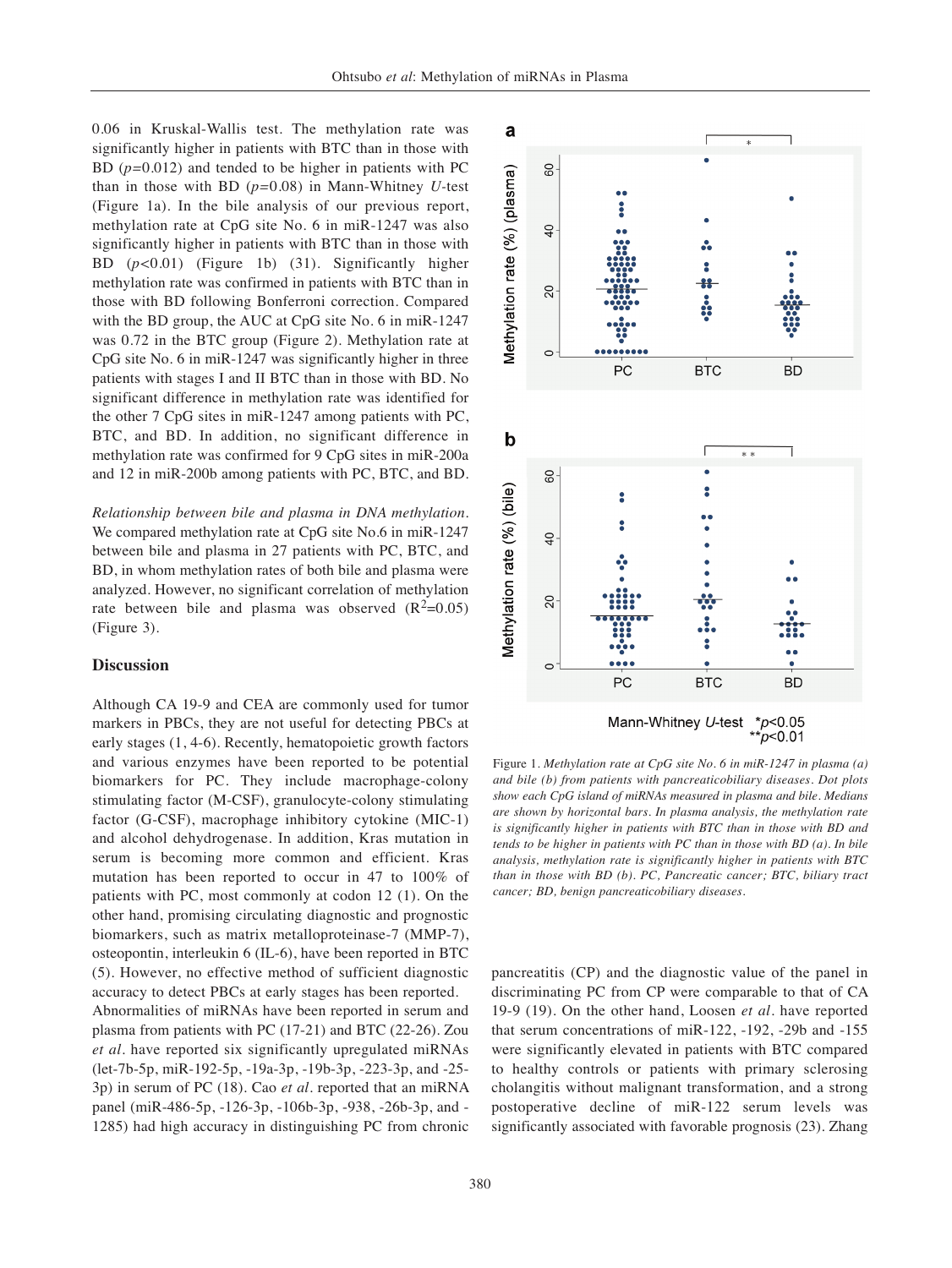

Figure 2. Accuracy of methylation at CpG site No. 6 in miR-1247 in plasma in diagnosing BTC. Receiver operating characteristic curves showing *the performance of CpG island of miRNA in plasma distinguishing patients with BTC from those with BD.*

*et al.* reported that both plasma and tissue miR-146a expression correlated with favorable overall survival in patients with intrahepatic cholangiocarcinoma (26).

In the present study, the methylation rate at one of eight CpG sites in miR-1247 was significantly higher in patients with BTC than in those with BD in plasma. However, no significant difference in methylation rate was observed for the other seven CpG sites in miR-1247, nine in miR-200a and 12 in miR-200b among patients with PC, BTC, and BD. On the other hand, in the bile analysis of our previous report, the methylation rates in miR-200a, -200b, and -1247 were significantly higher in patients with PC and/or BTC than in those with BD (31). There are two reports in which miRNA analysis was performed in both bile and plasma from patients with PBCs. In one report, the expression of seven (miR-10b, -30c, -106b, -155, -181a, -196a, and -212) of 10 miRNAs in plasma was concordant with that in bile from patients with PC (27). In the other report, different miRNAs were analysed between plasma and bile in patients with BTC (29). In this methylation analysis of miRNA, although the methylation rate at CpG site No.6 in miR-1247 in plasma was significantly higher in patients with BTC than in those with BD, no correlation of methylation rate was observed between bile and plasma in the same patient. miRNAs are estimated to leak easier from tumor tissue to bile than to plasma in patients with PBCs. The difference in methylation rate between bile and plasma may be due to the amount of miRNA leaking from the tumor. In addition, the time lag in sample collection between bile and plasma in some patients may be implicated.



Figure 3. *Methylation rate at CpG site No.6 in miR-1247 in bile and plasma. No significant correlation of methylation rates between bile and plasma was observed.*

In this study, methylation rate at CpG site No. 6 in miR-1247 was significantly higher in three patients with stages I and II BTC than in those with BD in plasma. Therefore,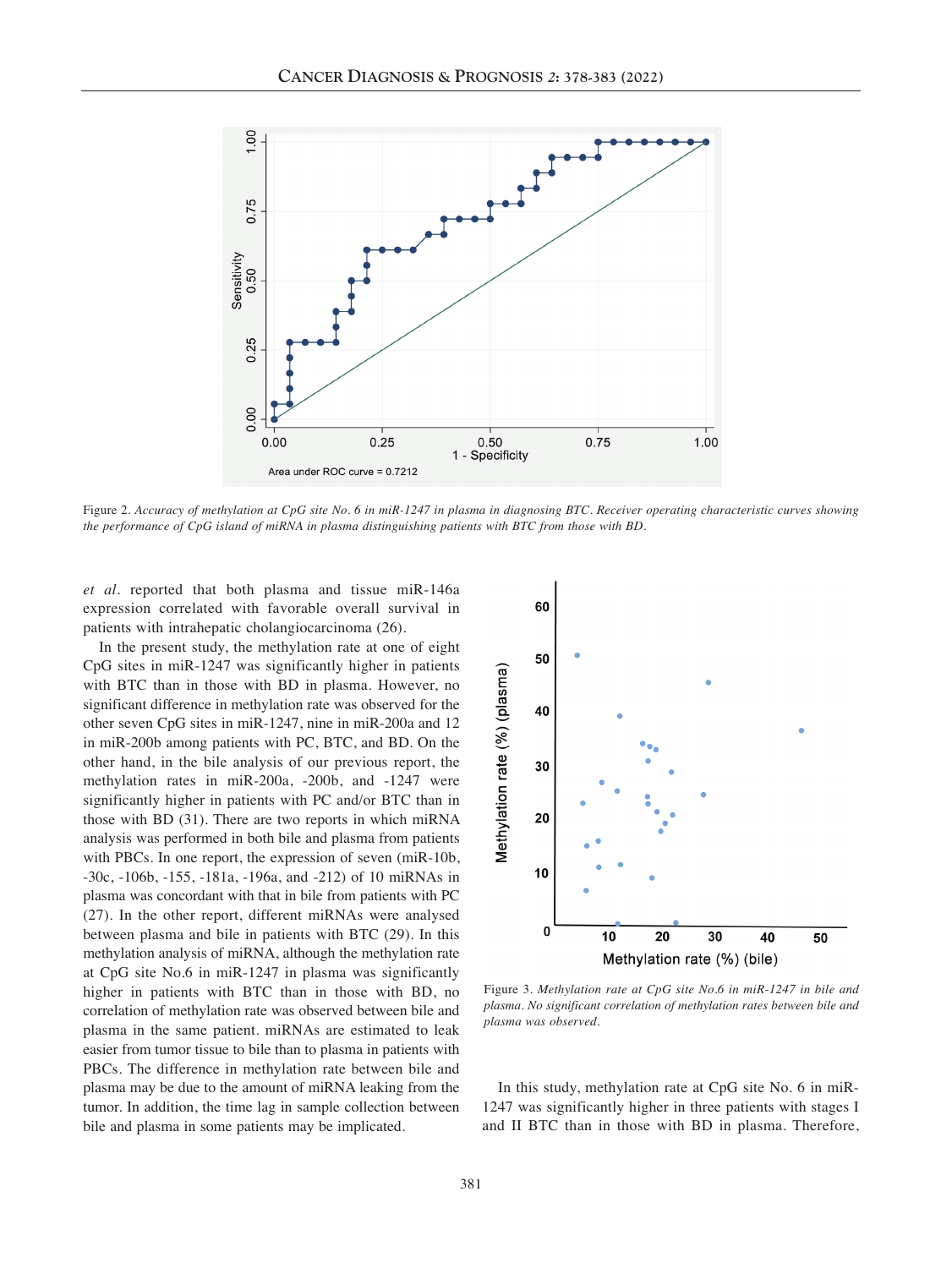methylation analysis of miR-1247 in plasma may be useful to distinguish early stage BTC from BD. Further analysis in many samples is needed for early detection of BTC.

This study has several limitations. First, we analyzed methylation of miRNAs in fewer patients with BTC and BD (18 and 28 patients, respectively) than PC (80 patients). Second, we examined only 3 tumor suppressive miRNAs (miR-200a, -200b, and -1247), in which methylation rates were significantly higher in patients with PBCs than in those with BD in bile. Investigation of the methylation of additional miRNAs may identify miRNAs that can more accurately distinguish PBCs from BD. Third, we could not verify the reverse correlation between methylation and expression of miR-1247 in patients with PC, BTC, and BD.

In conclusion, hypermethylation of miR-1247 in plasma may be useful for distinguishing BTC from BD. In particular, it may be a biomarker for early stage BTC. Since hypermethylation of miR-1247 tends to be higher in patients with PC than in those with BD, future studies are warranted to confirm the usefulness of methylation of miRNAs in pancreatic juice from patients with PC for early detection of PC.

## **Conflicts of Interest**

Author KO received a donation from Eli Lilly and Company.

#### **Authors' Contributions**

KO and KM contributed to study conception and design. KO and KY contributed to collection of samples. KM contributed to DNA methylation analyses and acquisition of data. KO and KM contributed to analyses and interpretation of data. KO and KM wrote the manuscript. SA, KF, CS, HK, AT, AN, SN, ST, and SY provided intellectual advice. All Authors have read and approved the final manuscript.

## **Acknowledgements**

We thank Dr. Tadashi Toyama and Ms. Sakae Miyagi at Innovative Clinical Research Center, Kanazawa University for kind advice about statistical analyses.

## **References**

- 1 Jelski W and Mroczko B: Biochemical diagnostics of pancreatic cancer - Present and future. Clin Chim Acta *498*: 47-51, 2019. PMID: 31430440. DOI: 10.1016/j.cca.2019.08.013
- 2 Ilic M and Ilic I: Epidemiology of pancreatic cancer. World J Gastroenterol *22(44)*: 9694-9705, 2016. PMID: 27956793. DOI: 10.3748/wjg.v22.i44.9694
- 3 Squadroni M, Tondulli L, Gatta G, Mosconi S, Beretta G and Labianca R: Cholangiocarcinoma. Crit Rev Oncol Hematol *116*: 11- 31, 2017. PMID: 28693792. DOI: 10.1016/j.critrevonc.2016.11.012
- 4 Ge L, Pan B, Song F, Ma J, Zeraatkar D, Zhou J and Tian J: Comparing the diagnostic accuracy of five common tumour biomarkers and CA19-9 for pancreatic cancer: a protocol for a

network meta-analysis of diagnostic test accuracy. BMJ Open *7(12)*: e018175, 2017. PMID: 29282264. DOI: 10.1136/bmjopen-2017- 018175

- 5 Macias RIR, Kornek M, Rodrigues PM, Paiva NA, Castro RE, Urban S, Pereira SP, Cadamuro M, Rupp C, Loosen SH, Luedde T and Banales JM: Diagnostic and prognostic biomarkers in cholangiocarcinoma. Liver Int *39 Suppl 1*: 108-122, 2019. PMID: 30843325. DOI: 10.1111/liv.14090
- 6 Grunnet M and Mau-Sørensen M: Serum tumor markers in bile duct cancer – a review. Biomarkers *19(6)*: 437-443, 2014. PMID: 24857368. DOI: 10.3109/1354750X.2014.923048
- 7 Saliminejad K, Khorram Khorshid HR, Soleymani Fard S and Ghaffari SH: An overview of microRNAs: Biology, functions, therapeutics, and analysis methods. J Cell Physiol *234(5)*: 5451- 5465, 2019. PMID: 30471116. DOI: 10.1002/jcp.27486
- 8 Chen L, Heikkinen L, Wang C, Yang Y, Sun H and Wong G: Trends in the development of miRNA bioinformatics tools. Brief Bioinform *20(5)*: 1836-1852, 2019. PMID: 29982332. DOI: 10.1093/bib/bby054
- 9 Castro D, Moreira M, Gouveia AM, Pozza DH and De Mello RA: MicroRNAs in lung cancer. Oncotarget *8(46)*: 81679-81685, 2017. PMID: 29113423. DOI: 10.18632/oncotarget.20955
- 10 Shirafkan N, Mansoori B, Mohammadi A, Shomali N, Ghasbi M and Baradaran B: MicroRNAs as novel biomarkers for colorectal cancer: New outlooks. Biomed Pharmacother *97*: 1319-1330, 2018. PMID: 29156521. DOI: 10.1016/j.biopha.2017.11.046
- 11 Szafranska AE, Davison TS, John J, Cannon T, Sipos B, Maghnouj A, Labourier E and Hahn SA: MicroRNA expression alterations are linked to tumorigenesis and non-neoplastic processes in pancreatic ductal adenocarcinoma. Oncogene *26(30)*: 4442-4452, 2007. PMID: 17237814. DOI: 10.1038/sj.onc.1210228
- 12 Bloomston M, Frankel WL, Petrocca F, Volinia S, Alder H, Hagan JP, Liu CG, Bhatt D, Taccioli C and Croce CM: MicroRNA expression patterns to differentiate pancreatic adenocarcinoma from normal pancreas and chronic pancreatitis. JAMA *297(17)*: 1901-1908, 2007. PMID: 17473300. DOI: 10.1001/jama.297.17.1901
- 13 Park JY, Helm J, Coppola D, Kim D, Malafa M and Kim SJ: MicroRNAs in pancreatic ductal adenocarcinoma. World J Gastroenterol *17(7)*: 817-827, 2011. PMID: 21412491. DOI: 10.3748/wjg.v17.i7.817
- 14 Diab M, Muqbil I, Mohammad RM, Azmi AS and Philip PA: The role of microRNAs in the diagnosis and treatment of pancreatic adenocarcinoma. J Clin Med *5(6)*: 59, 2016. PMID: 27322337. DOI: 10.3390/jcm5060059
- 15 Mayr C, Beyreis M, Wagner A, Pichler M, Neureiter D and Kiesslich T: Deregulated microRNAs in biliary tract cancer: functional targets and potential biomarkers. Biomed Res Int *2016*: 4805270, 2016. PMID: 27957497. DOI: 10.1155/2016/4805270
- 16 Ferreira Martins NN, da Silva Oliveira KC, Braga Bona A, de Arruda Cardoso Smith M, Ishak G, Assumpção PP, Burbano RR and Calcagno DQ: The emerging role of miRNAs and their clinical implication in biliary tract cancer. Gastroenterol Res Pract *2016*: 9797410, 2016. PMID: 28115929. DOI: 10.1155/2016/9797410
- 17 Li A, Yu J, Kim H, Wolfgang CL, Canto MI, Hruban RH and Goggins M: MicroRNA array analysis finds elevated serum miR-1290 accurately distinguishes patients with low-stage pancreatic cancer from healthy and disease controls. Clin Cancer Res *19(13)*: 3600-3610, 2013. PMID: 23697990. DOI: 10.1158/1078- 0432.CCR-12-3092